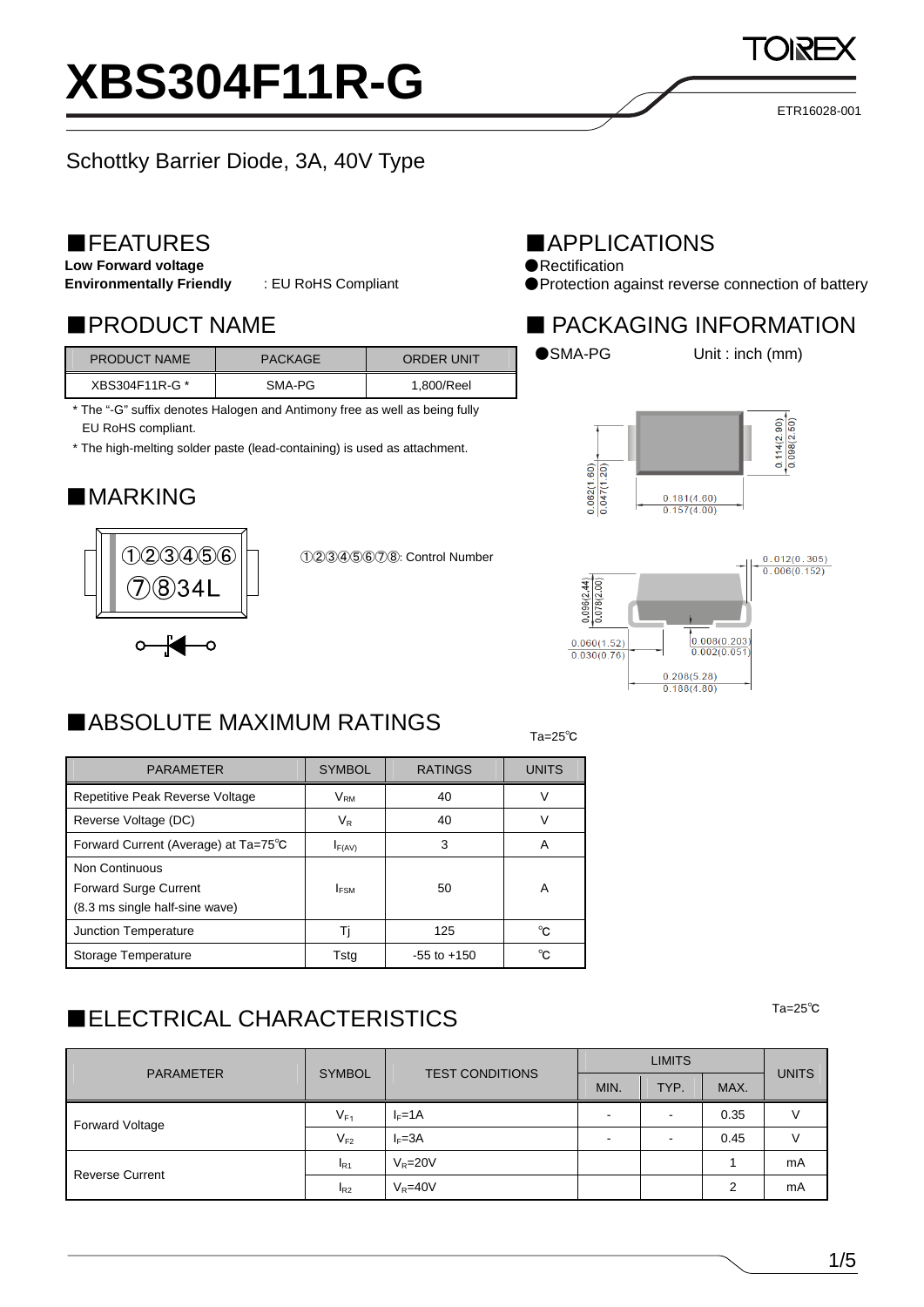# **XBS304F11R-G**

## ■ TYPICAL PERFORMANCE CHARACTERISTICS





(1) Forward Current vs. Forward Voltage (2) Reverse Current vs. Reverse Voltage



(3) Terminal Capacitance vs. Reverse Voltage (4) Average Forward Current vs. Operating Temperature



## ■NOTES ON USE

1. Please use this IC within the absolute maximum ratings. Even within the ratings, in case of high load use continuously such as high temperature, high voltage, high current and thermal stress may cause reliability degradation of the IC.

2. Torex places an importance on improving our products and their reliability. We request that users incorporate fail-safe designs and post-aging protection treatment when using Torex products in their systems.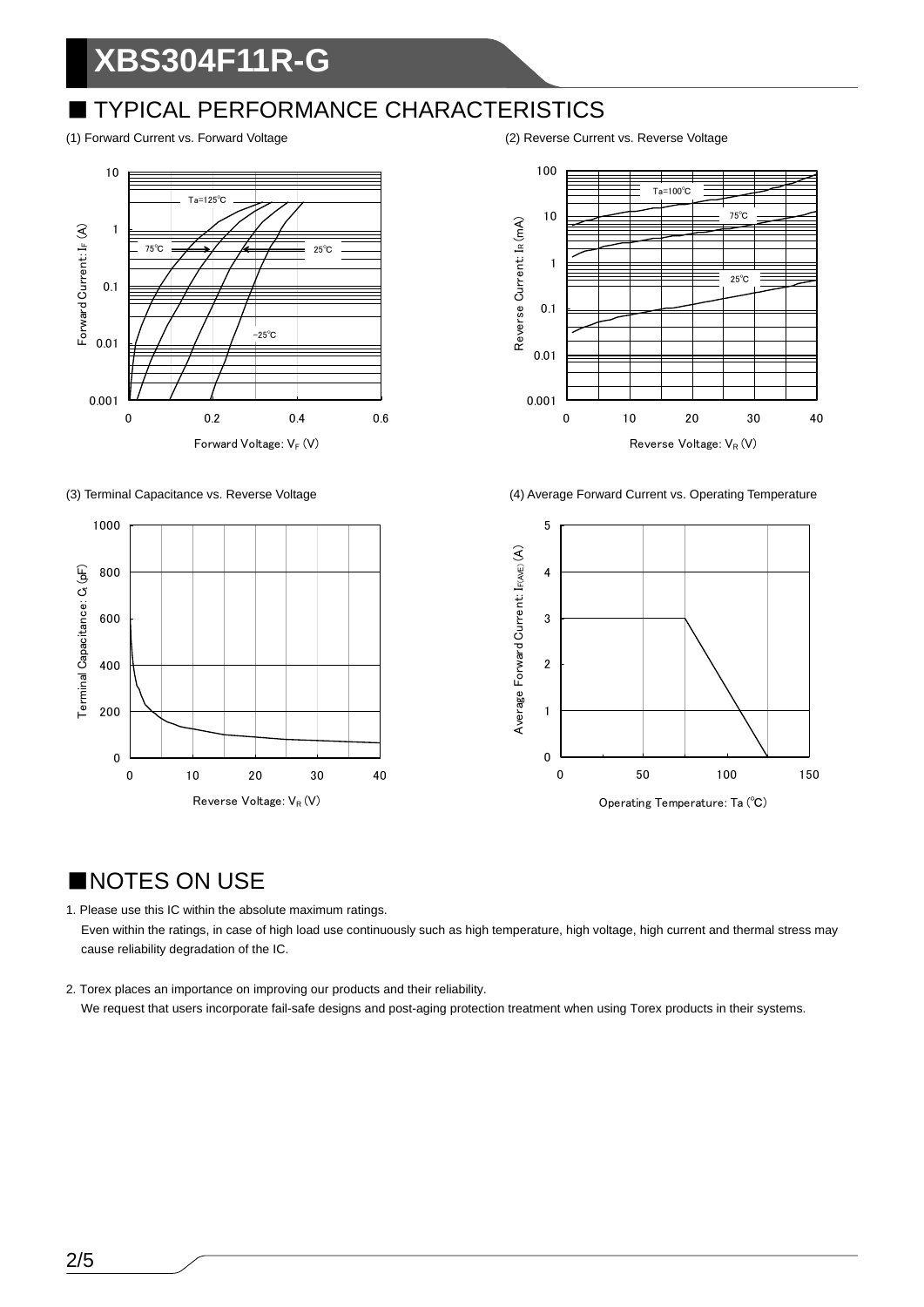# ■REFERENCE PATTERN LAYOUT

●SMA-PG

Unit : inch (mm)

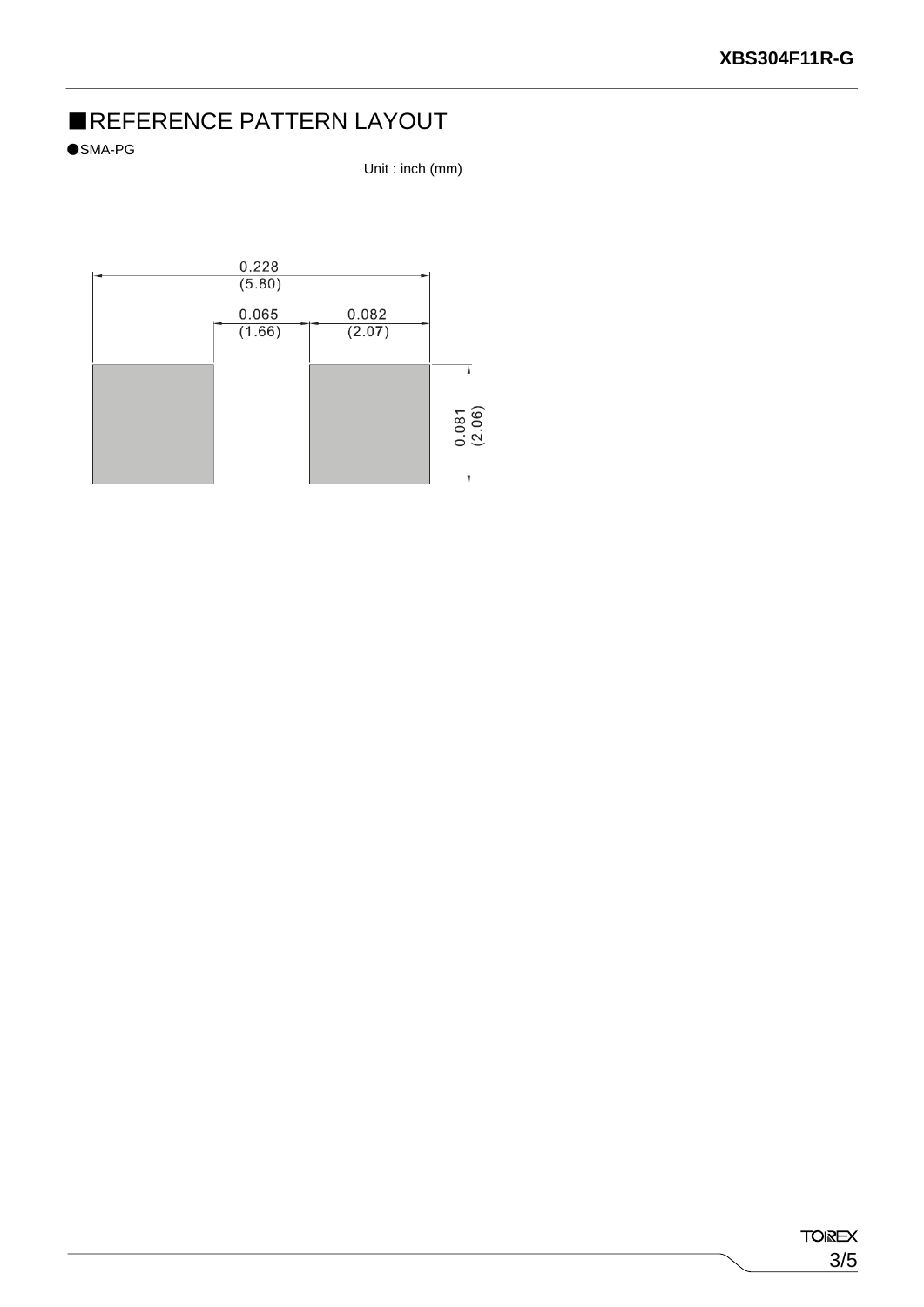# **XBS304F11R-G**

# ■TAPING SPECIFICATIONS

●SMA-PG



Note:

1. There shall be leader of 230mm minimum which may consist of carrier and or cover tape follower by a minimum of

160mm of carrier tape sealded with cover tape.

2. There shall be minimum of 160mm of empty component pockets sealded with cover tape.

| <b>SYMBOL</b>  | mm              |
|----------------|-----------------|
| d              | $1.55 \pm 0.05$ |
| D              | $178.0 \pm 2.0$ |
| D1             | min. 50.0       |
| D2             | $13.0 \pm 0.2$  |
| E              | $1.75 + 0.10$   |
| F              | $5.50 \pm 0.10$ |
| P              | $4.00 \pm 0.10$ |
| P0             | $4.00 \pm 0.10$ |
| P <sub>1</sub> | $2.00 \pm 0.10$ |
| W              | $12.0 \pm 0.3$  |
| W <sub>1</sub> | $13.4 \pm 1.0$  |
|                |                 |